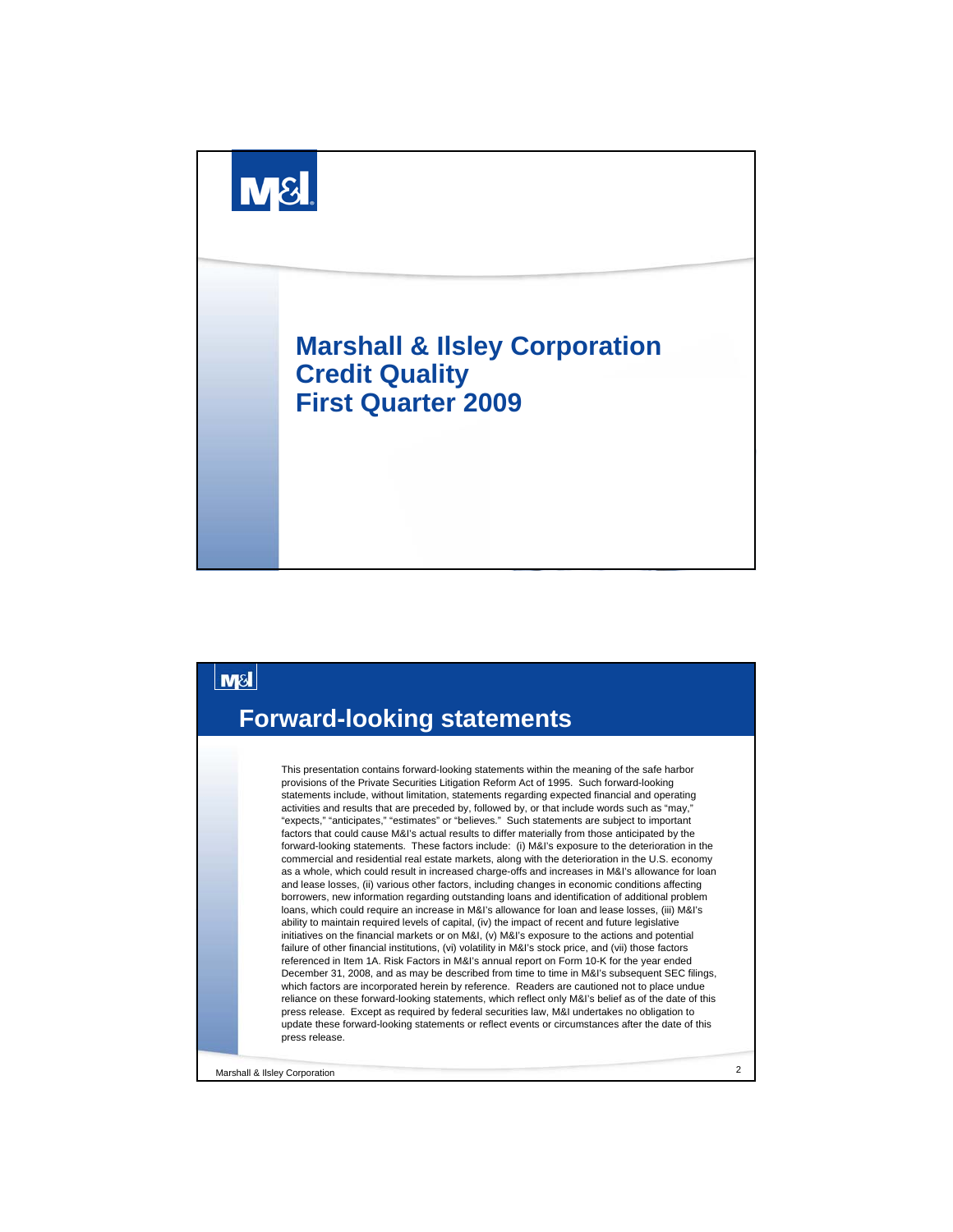

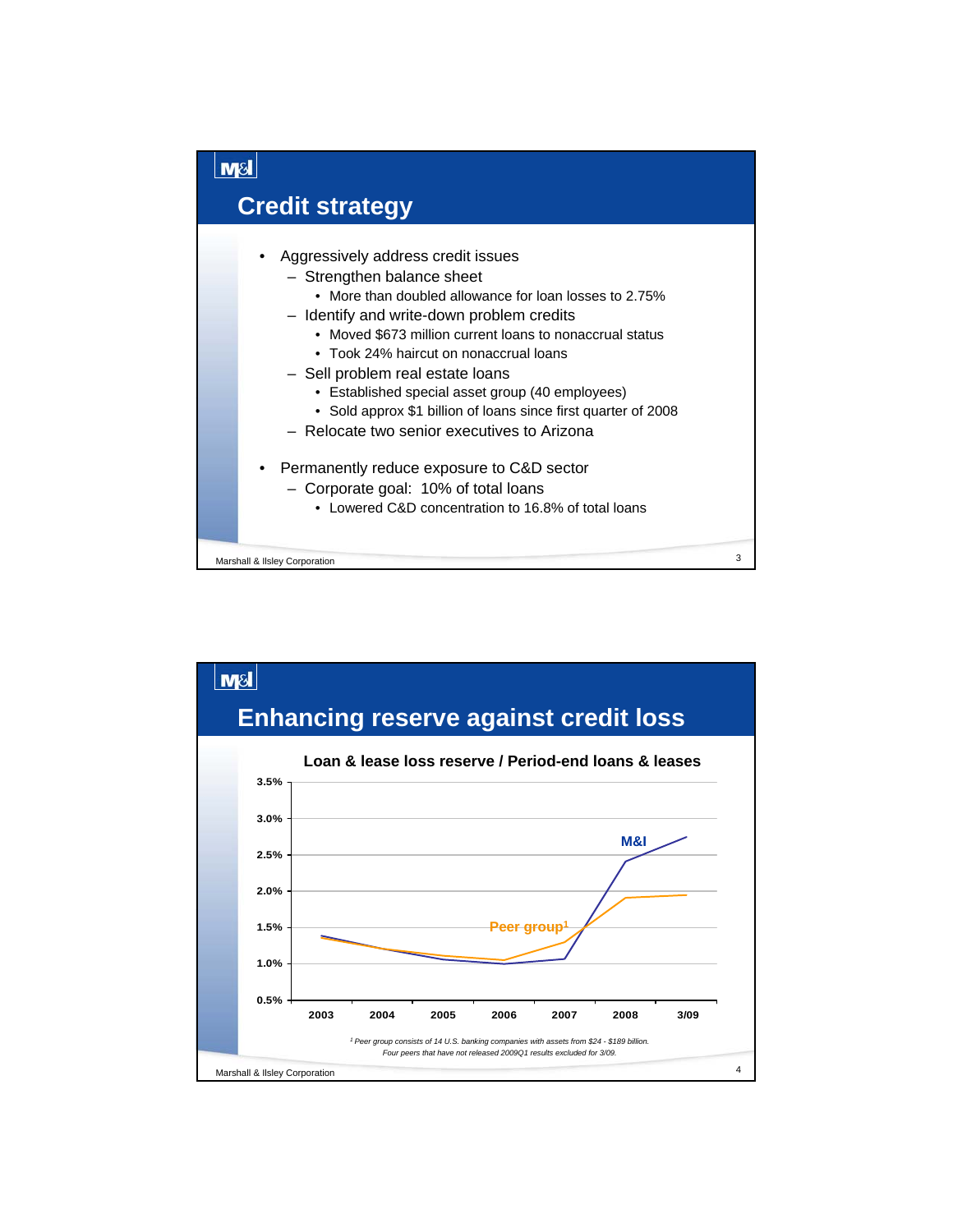

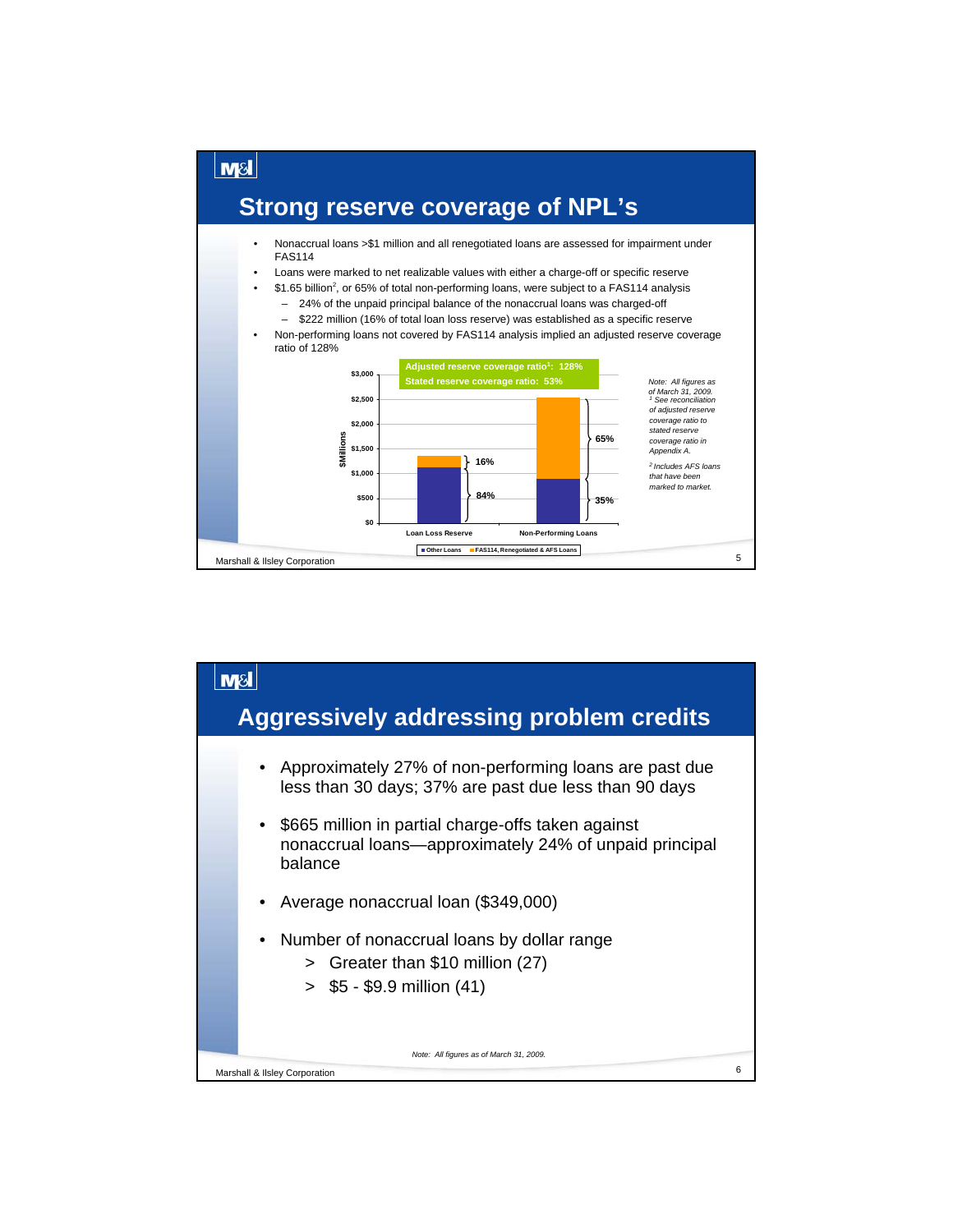# **Reducing exposure to C&D loans**

**M&I** 



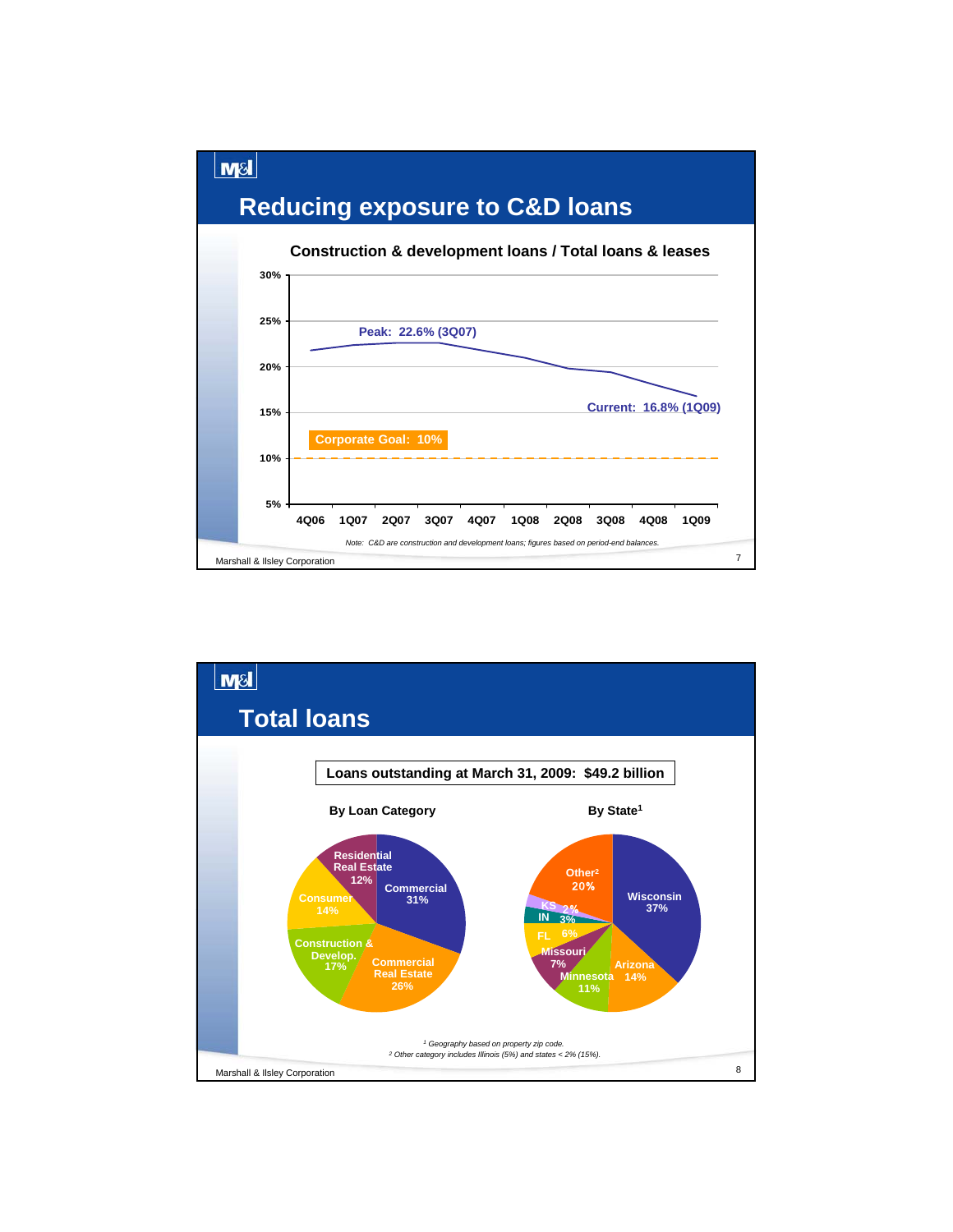| <b>Credit quality ratios</b>                                                                                                                                                                                           |       |       |       |
|------------------------------------------------------------------------------------------------------------------------------------------------------------------------------------------------------------------------|-------|-------|-------|
|                                                                                                                                                                                                                        | 1Q08  | 4Q08  | 1Q09  |
| Net Charge-Offs / Average Loans                                                                                                                                                                                        | 1.08% | 5.38% | 2.67% |
| Loan Loss Reserve / Period-End Loans                                                                                                                                                                                   | 1.10% | 2.41% | 2.75% |
| Nonaccrual Loans / Period-End Loans                                                                                                                                                                                    | 1.57% | 3.05% | 4.21% |
| Non-Performing Loans <sup>1</sup> / Period-End Loans                                                                                                                                                                   | 1.60% | 3.62% | 5.15% |
| Loan Loss Reserve / Nonaccrual Loans                                                                                                                                                                                   | 70%   | 79%   | 65%   |
| Loan Loss Reserve / Non-Performing Loans <sup>1</sup>                                                                                                                                                                  | 69%   | 66%   | 53%   |
| Adjusted LLR / Adjusted NPLs <sup>1,2</sup>                                                                                                                                                                            |       | 135%  | 128%  |
| <sup>1</sup> Includes loans 90+ day past due and still accruing interest and renegotiated loans.<br><sup>2</sup> See reconciliation of adjusted reserve coverage ratio to stated reserve coverage ratio in Appendix A. |       |       |       |
| Marshall & Ilsley Corporation                                                                                                                                                                                          |       |       |       |

**M&I** 

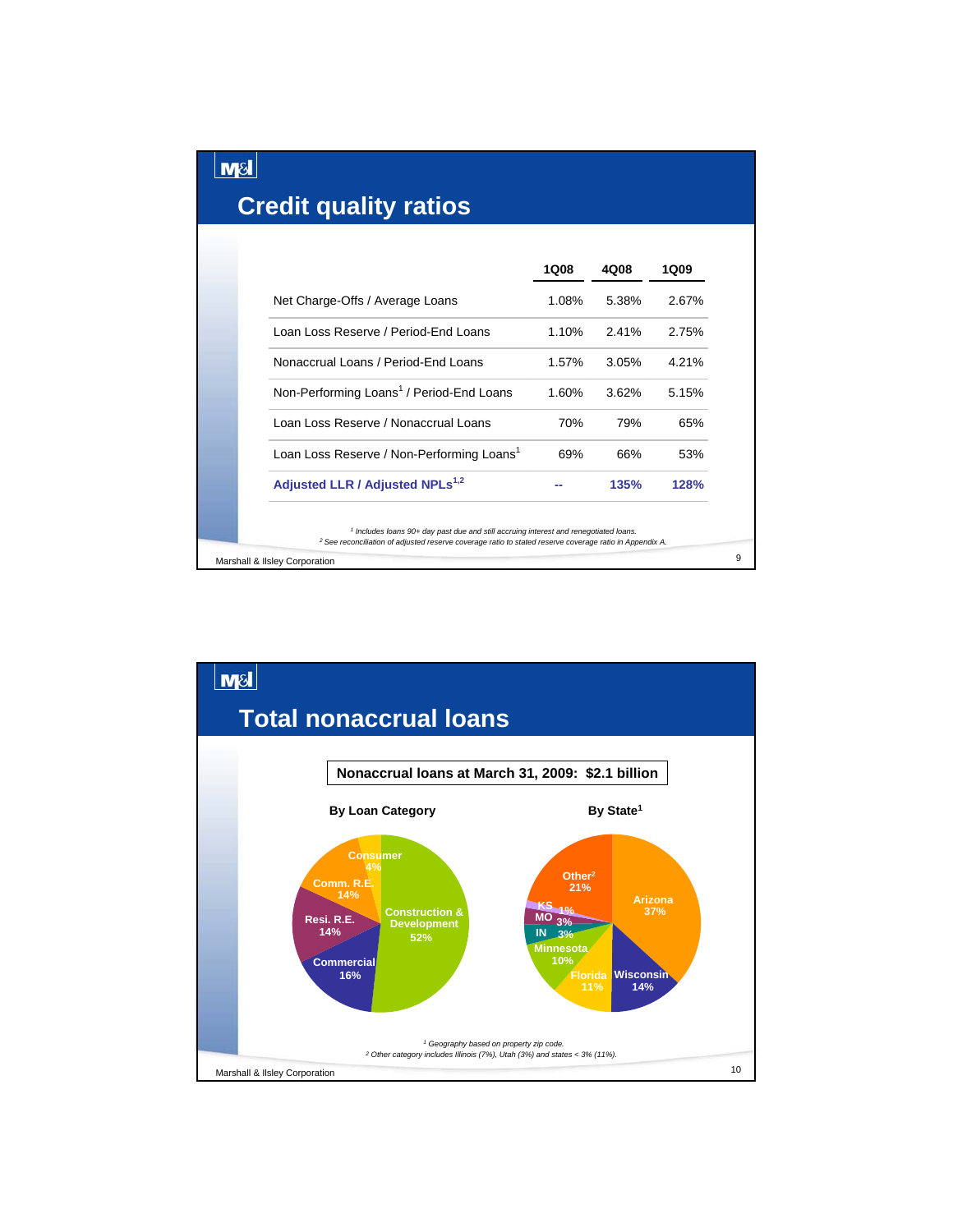

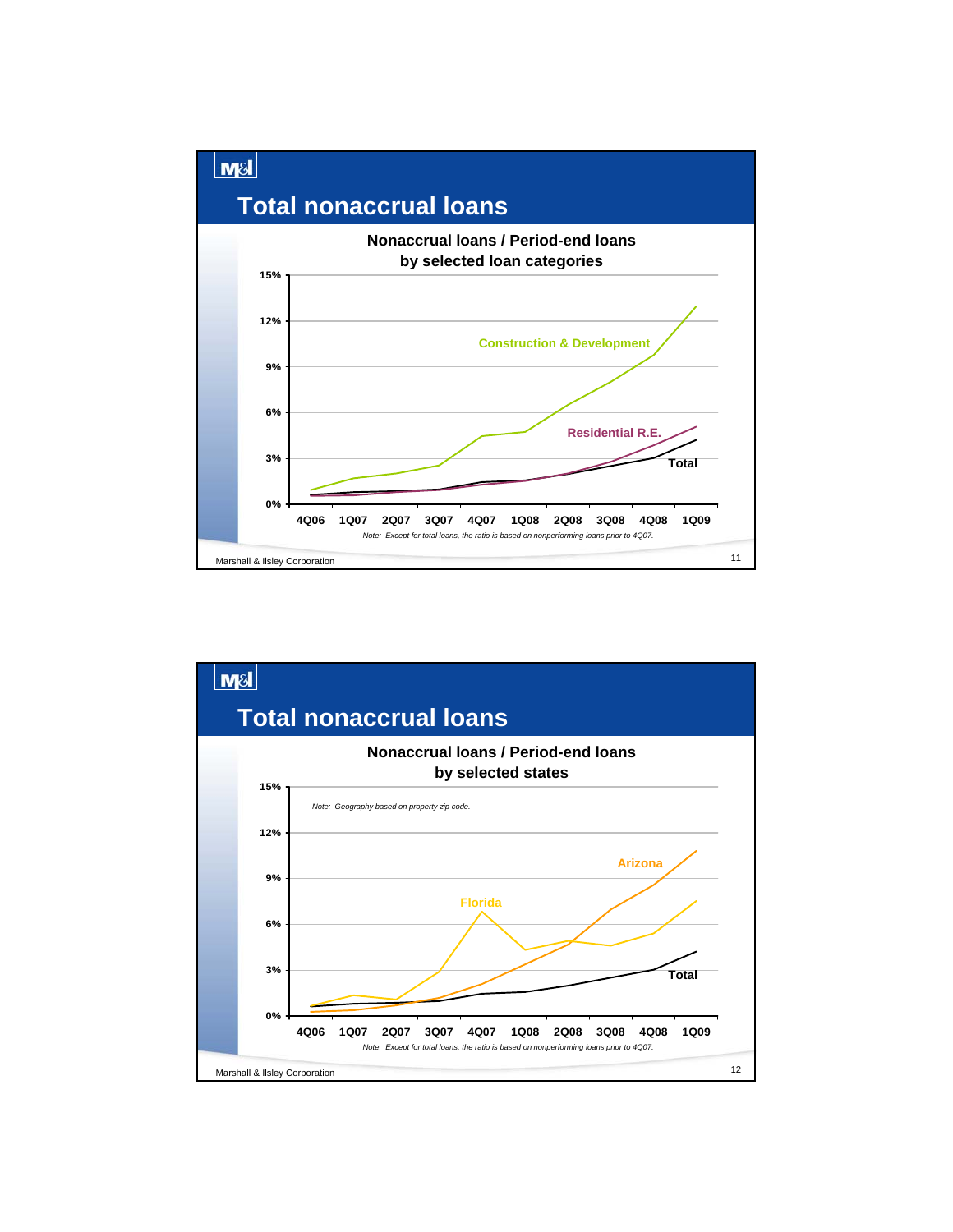

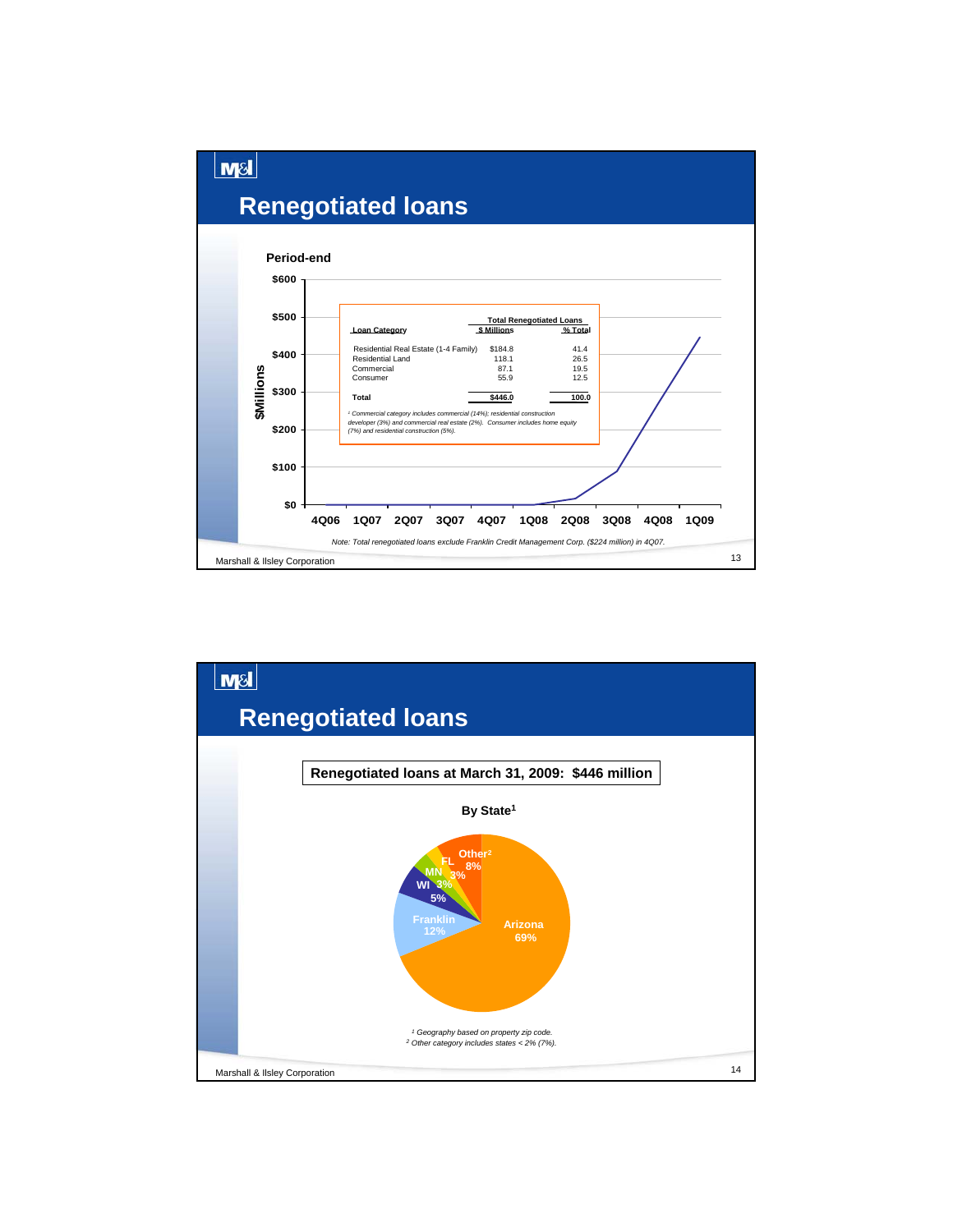

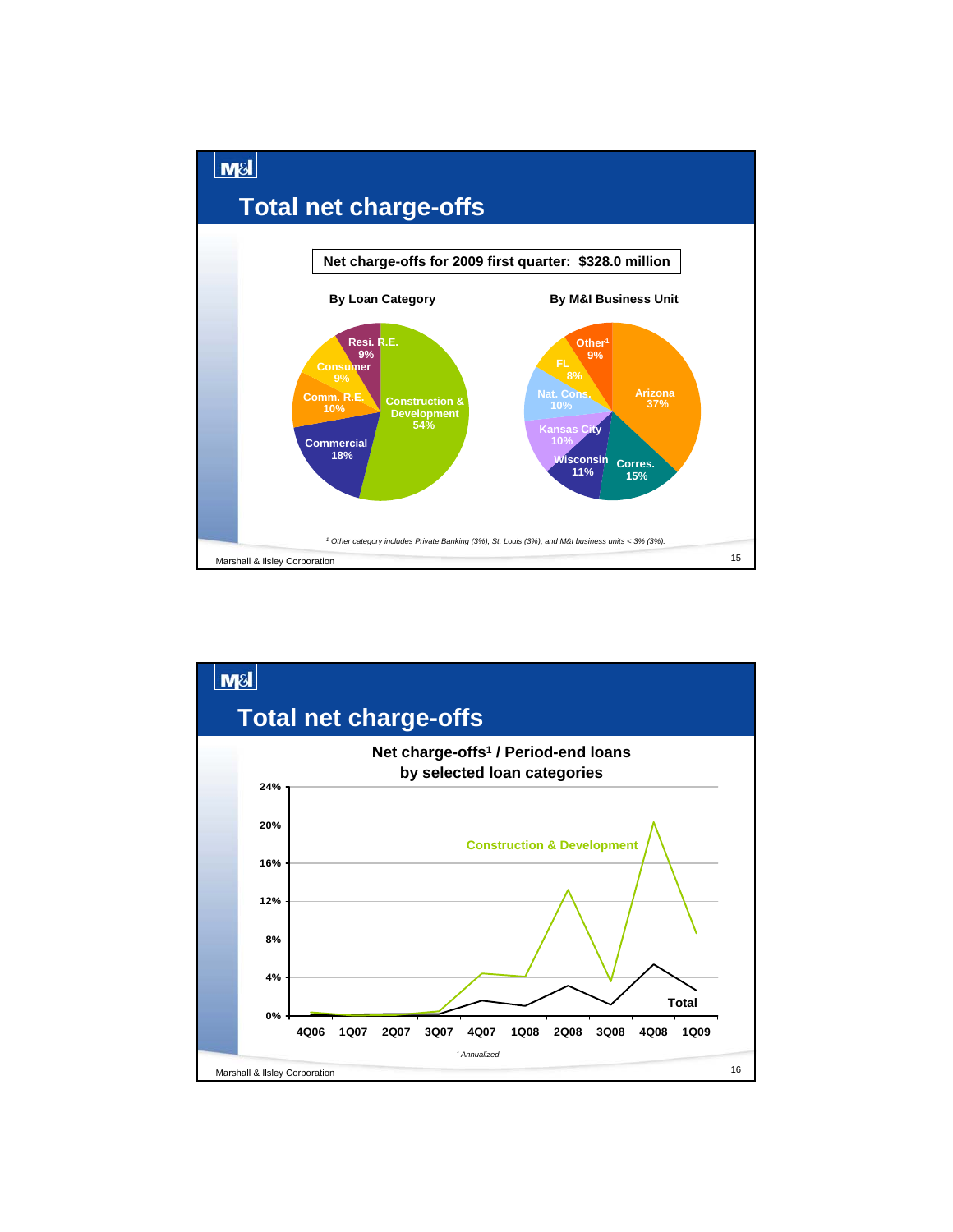

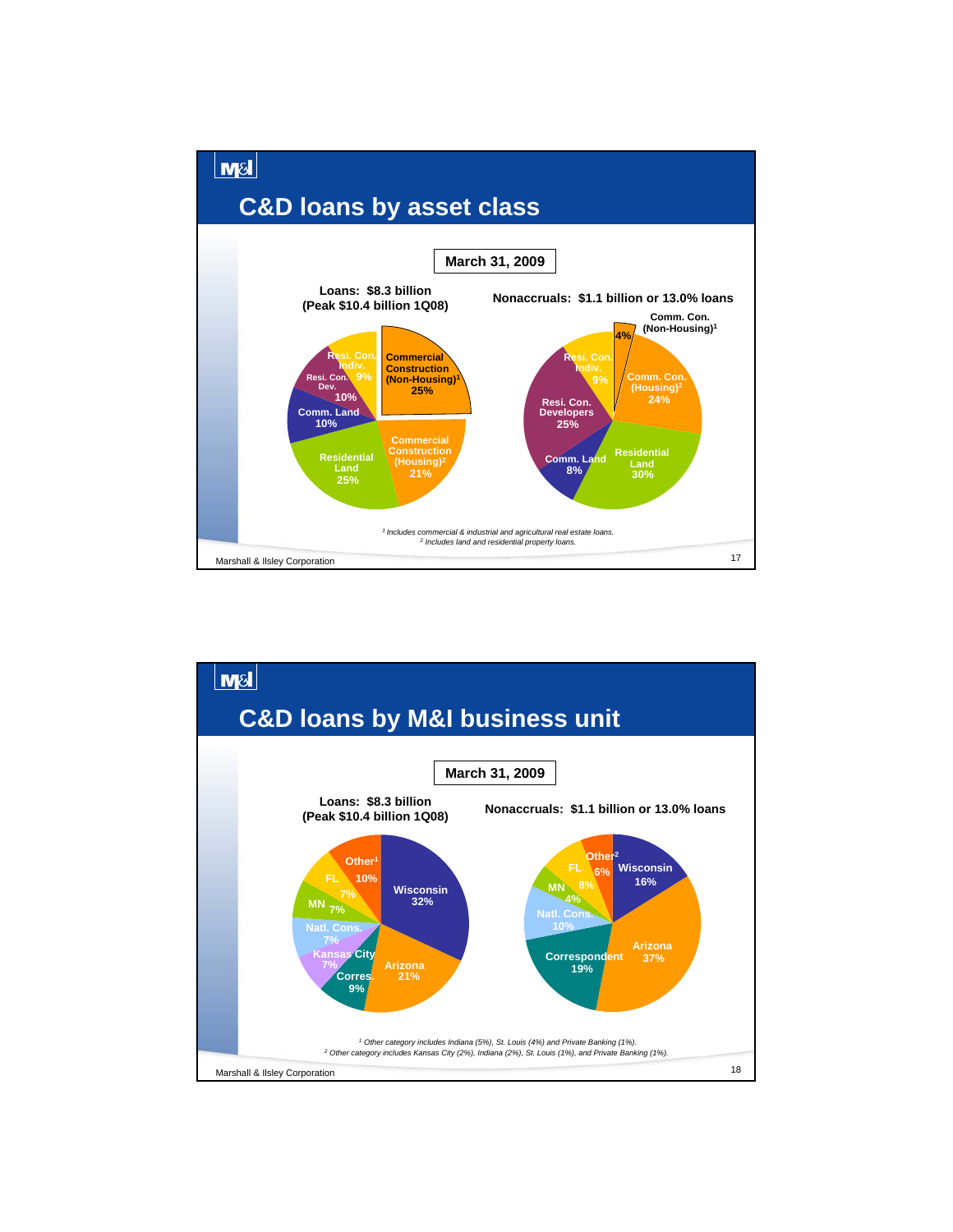

|                                                    |                | <b>C&amp;D loans - highlights</b> |                                  |                |                                 |
|----------------------------------------------------|----------------|-----------------------------------|----------------------------------|----------------|---------------------------------|
|                                                    |                | Commercial                        |                                  | Residential    |                                 |
| \$ Millions                                        | Construction   | Land                              | Constr. By<br><b>Individuals</b> | Land           | Constr. By<br><b>Developers</b> |
| Total loan portfolio size                          | \$3,791.3      | \$852.0                           | \$751.6                          | \$2,044.0      | \$812.4                         |
| Average loan size                                  | 3.9            | 0.9                               | 0.5                              | 0.2            | 0.8                             |
| Total nonaccrual loans                             | 292.8          | 85.0                              | 101.3                            | 322.3          | 269.2                           |
| Largest nonaccrual loan                            | 18.3           | 20.6                              | 4.7                              | 10.5           | 17.4                            |
| Average nonaccrual loan                            | 2.3            | 1.4                               | 0.6                              | 0.3            | 0.8                             |
| # Nonaccruals > \$5 million by \$ range            |                |                                   |                                  |                |                                 |
| > \$10 million                                     | 8              | $\overline{2}$                    | 0                                | $\overline{2}$ | 3                               |
| \$5 - \$9.9 million                                | 12             | 4                                 | 0                                | 5              | 9                               |
| Total                                              | 20             | 6                                 | $\overline{0}$                   | $\overline{7}$ | 12                              |
| # Nonaccruals $> $5$ million by state <sup>1</sup> |                |                                   |                                  |                |                                 |
| Arizona                                            | 3              | 1                                 | $\mathbf 0$                      | 3              | $\overline{2}$                  |
| Florida                                            | 5              | 1                                 | $\mathbf 0$                      | $\mathbf{1}$   | $\overline{\mathbf{c}}$         |
| Illinois                                           | 4              | $\overline{c}$                    | 0                                | 1              | $\mathbf 0$                     |
| Missouri                                           | 1              | 1                                 | $\Omega$                         | $\Omega$       | $\mathbf 0$                     |
| Wisconsin                                          | $\overline{2}$ | 1                                 | $\Omega$                         | 1              | 4                               |
| Other states                                       | 5              | $\bf{0}$                          | 0                                | 1              | 4                               |
| Total                                              | 20             | 6                                 | 0                                | $\overline{7}$ | 12                              |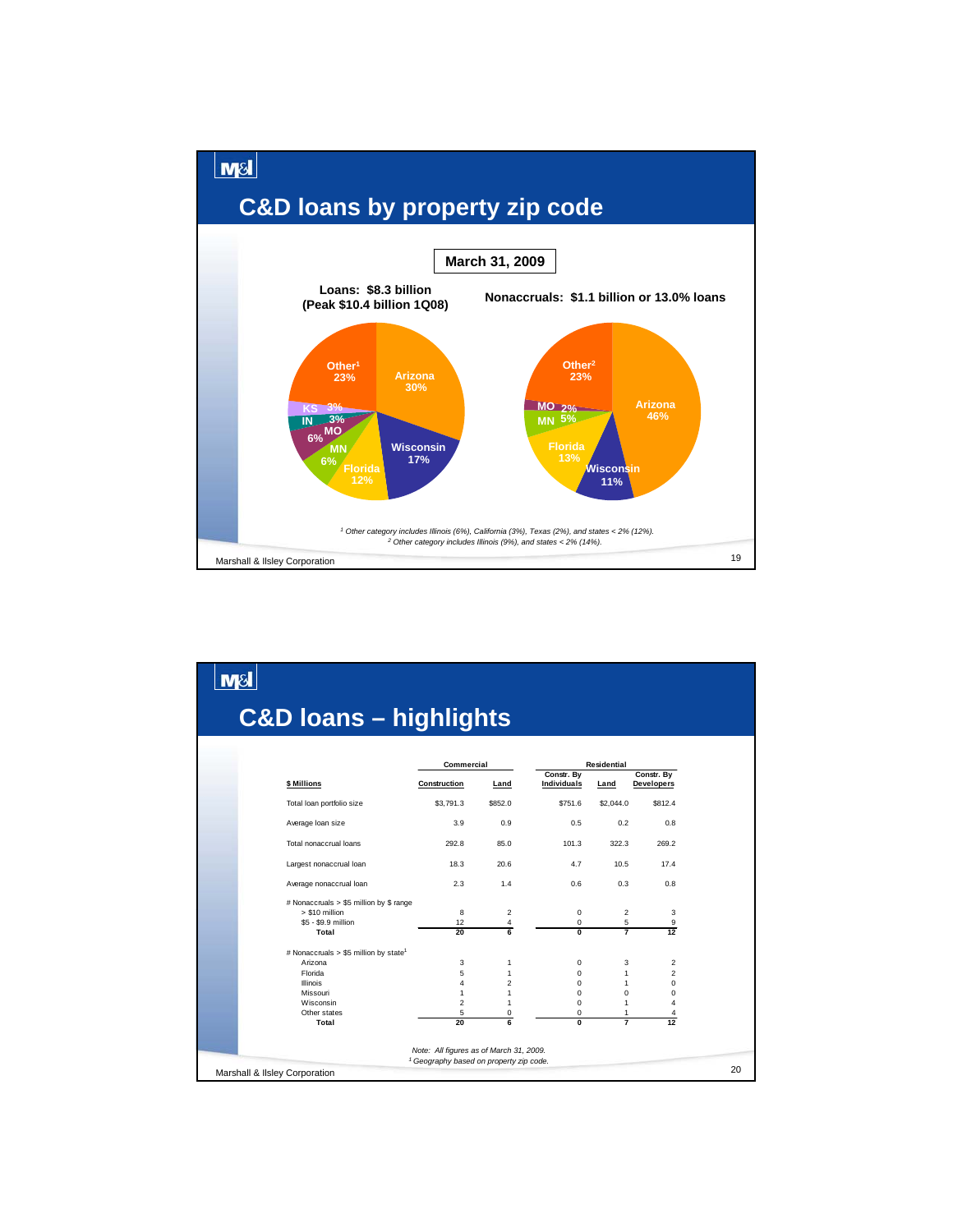

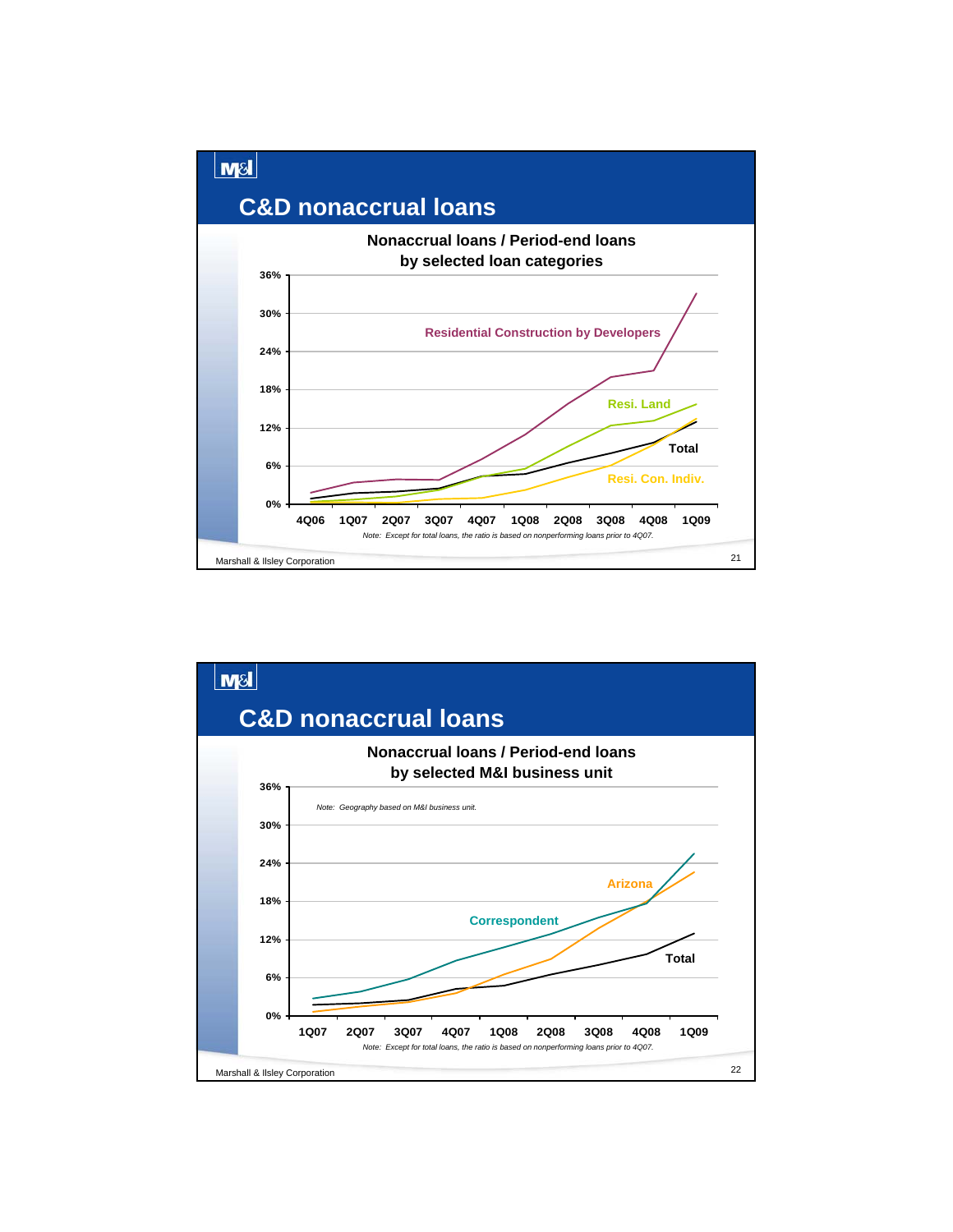

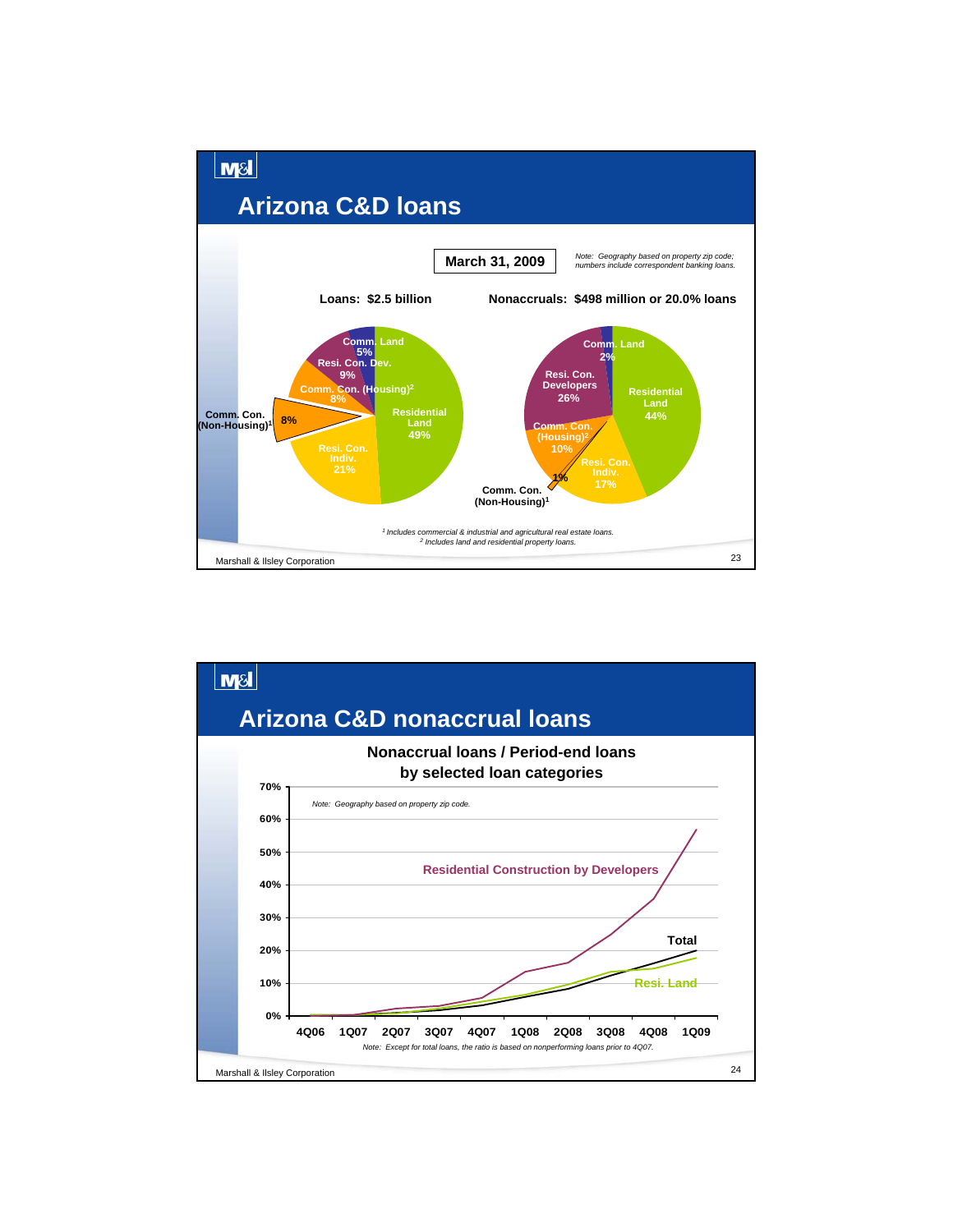

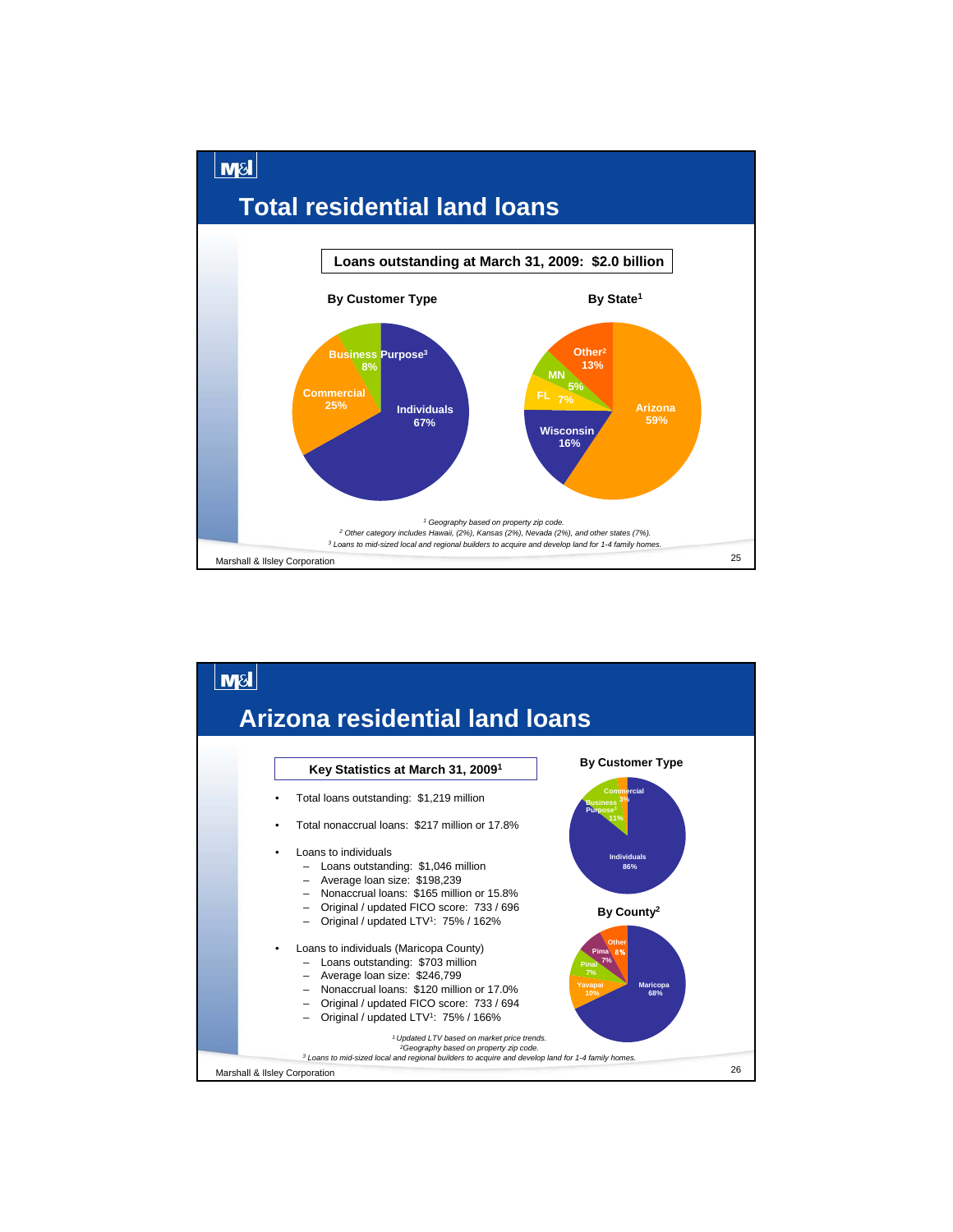

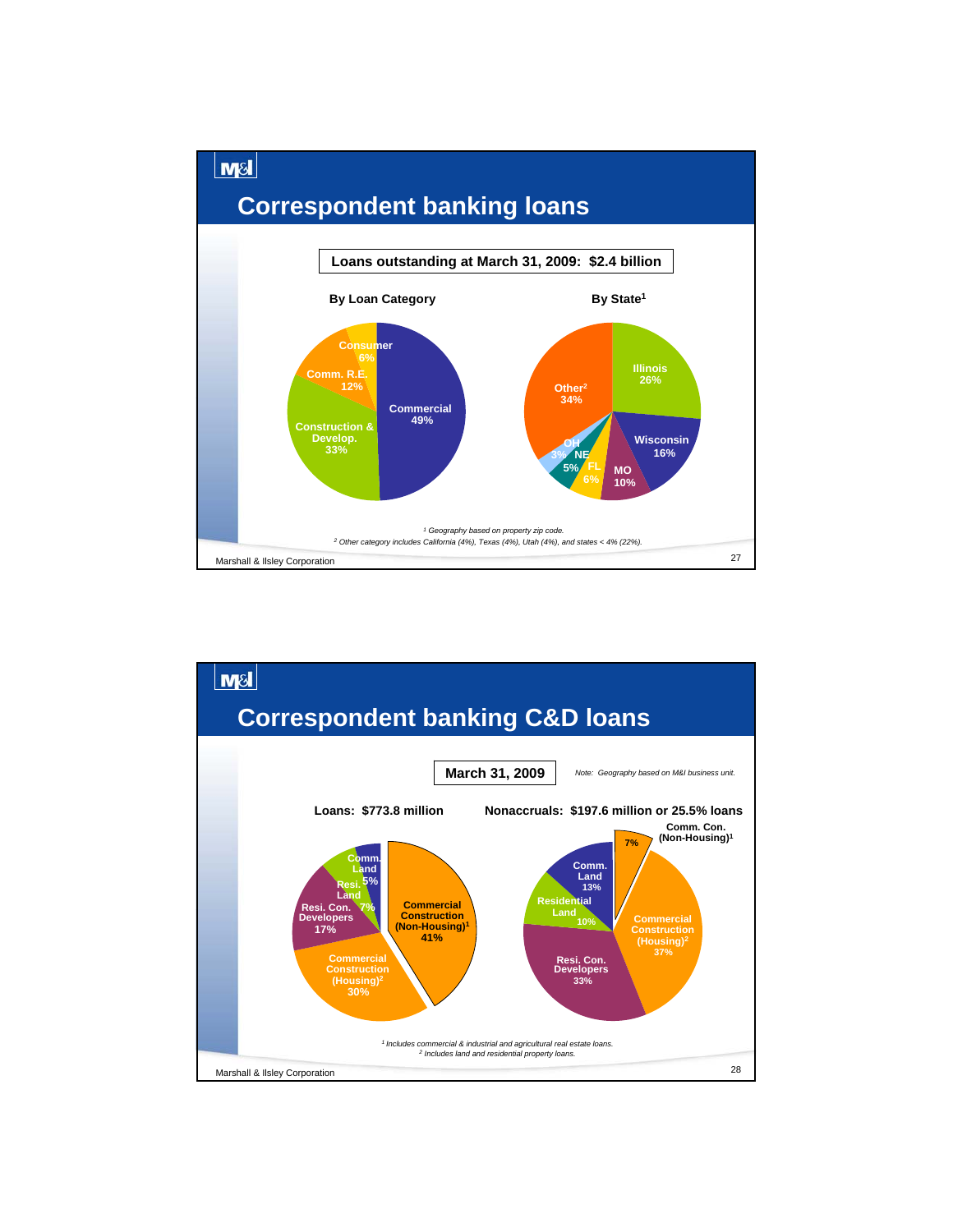

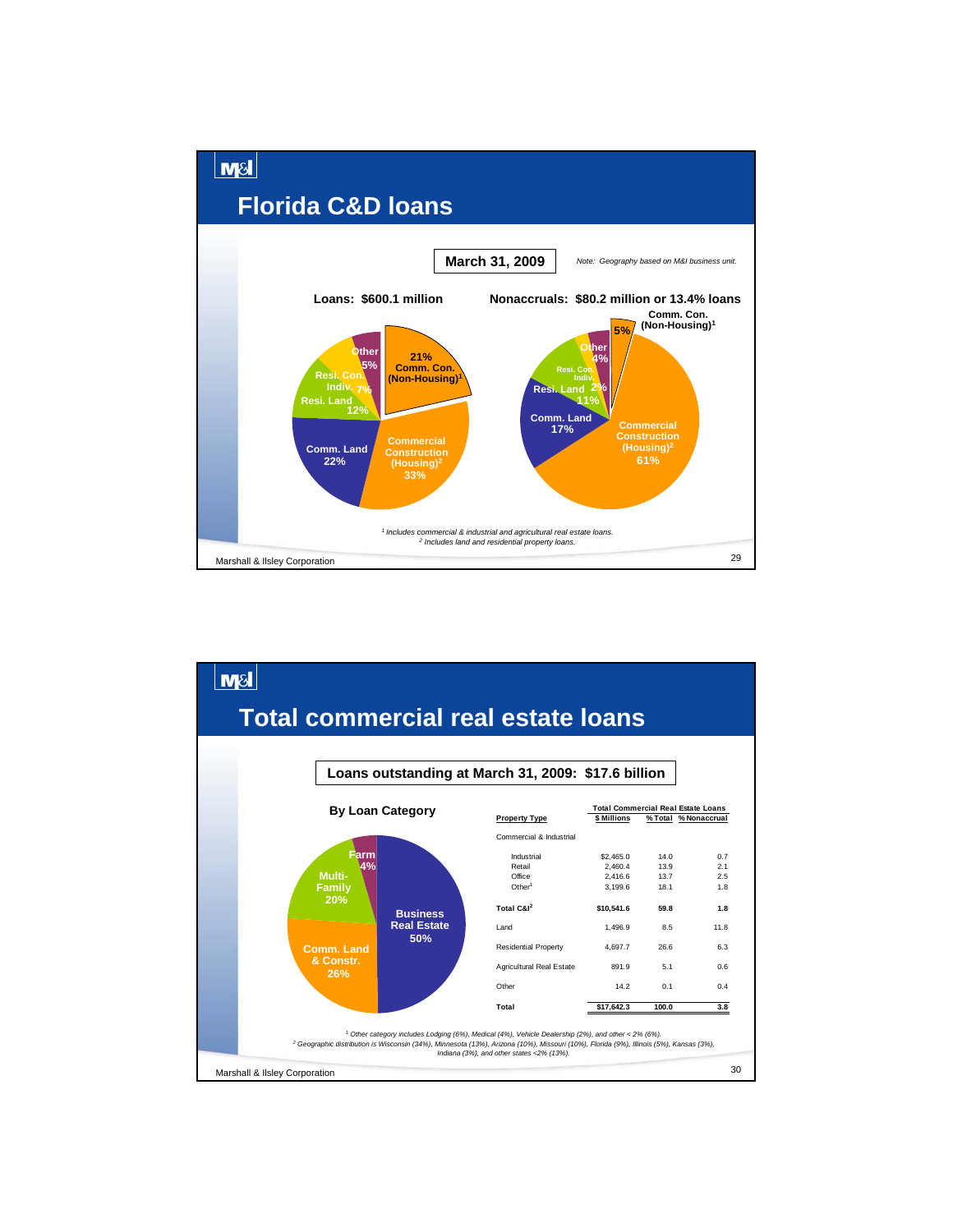

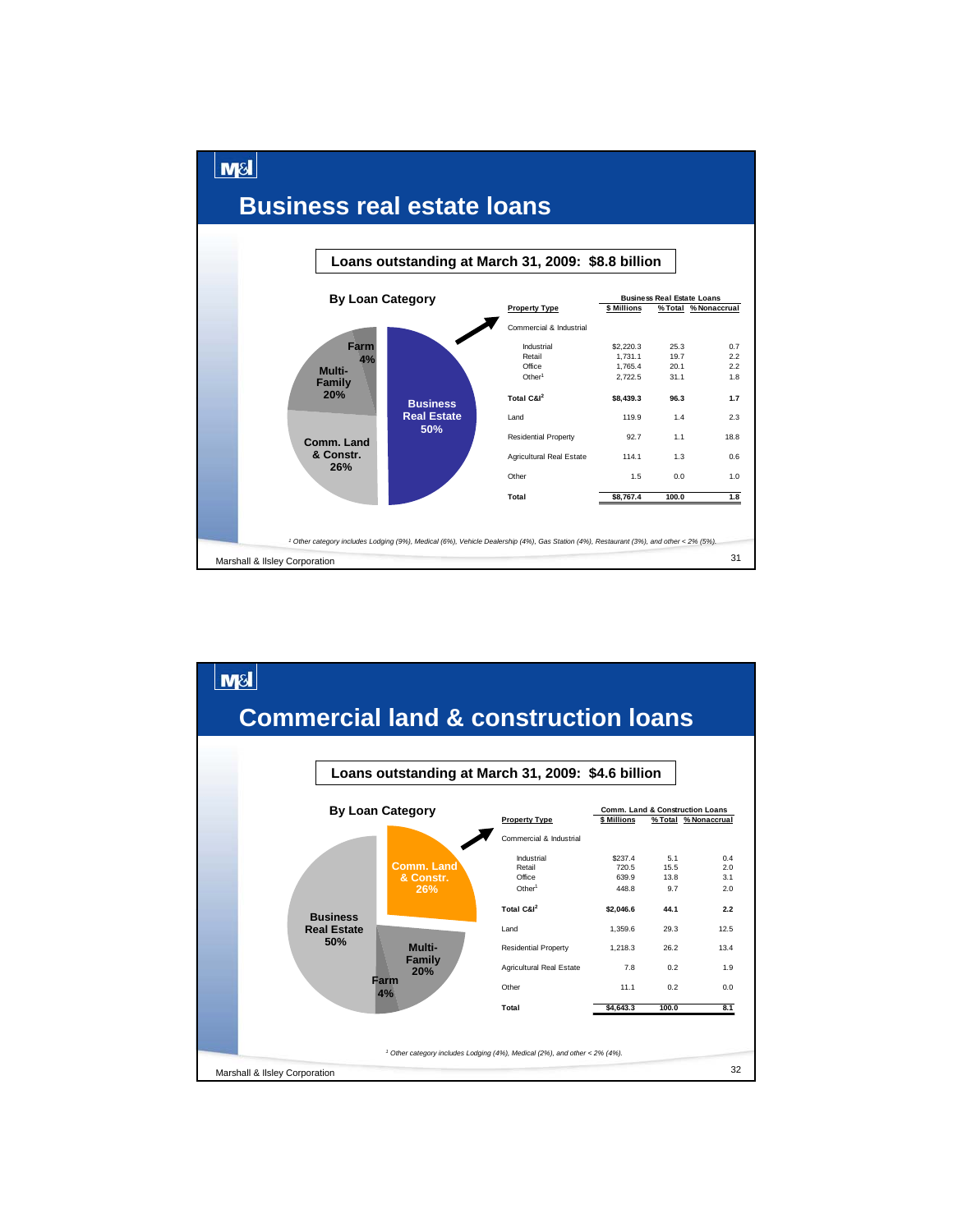

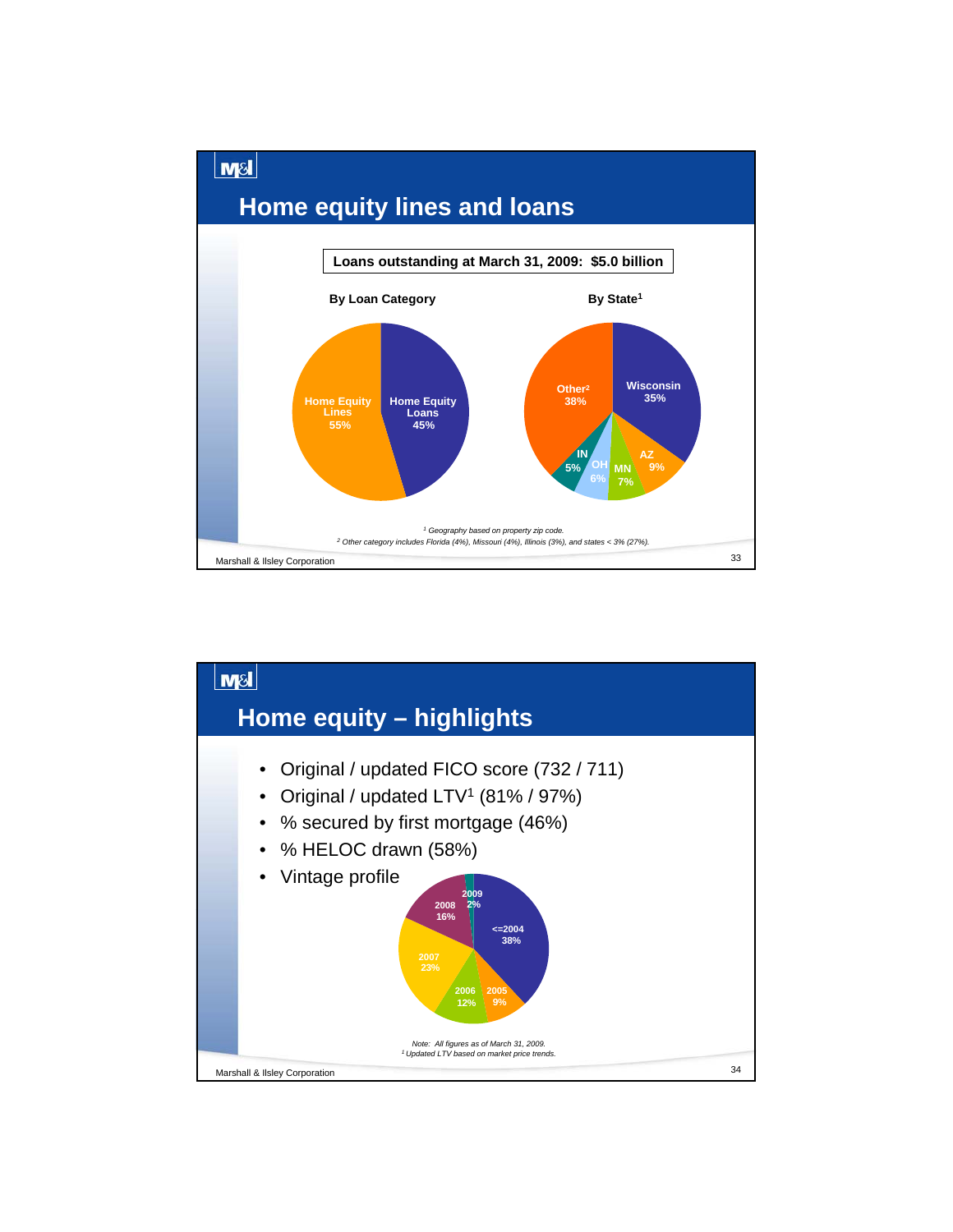

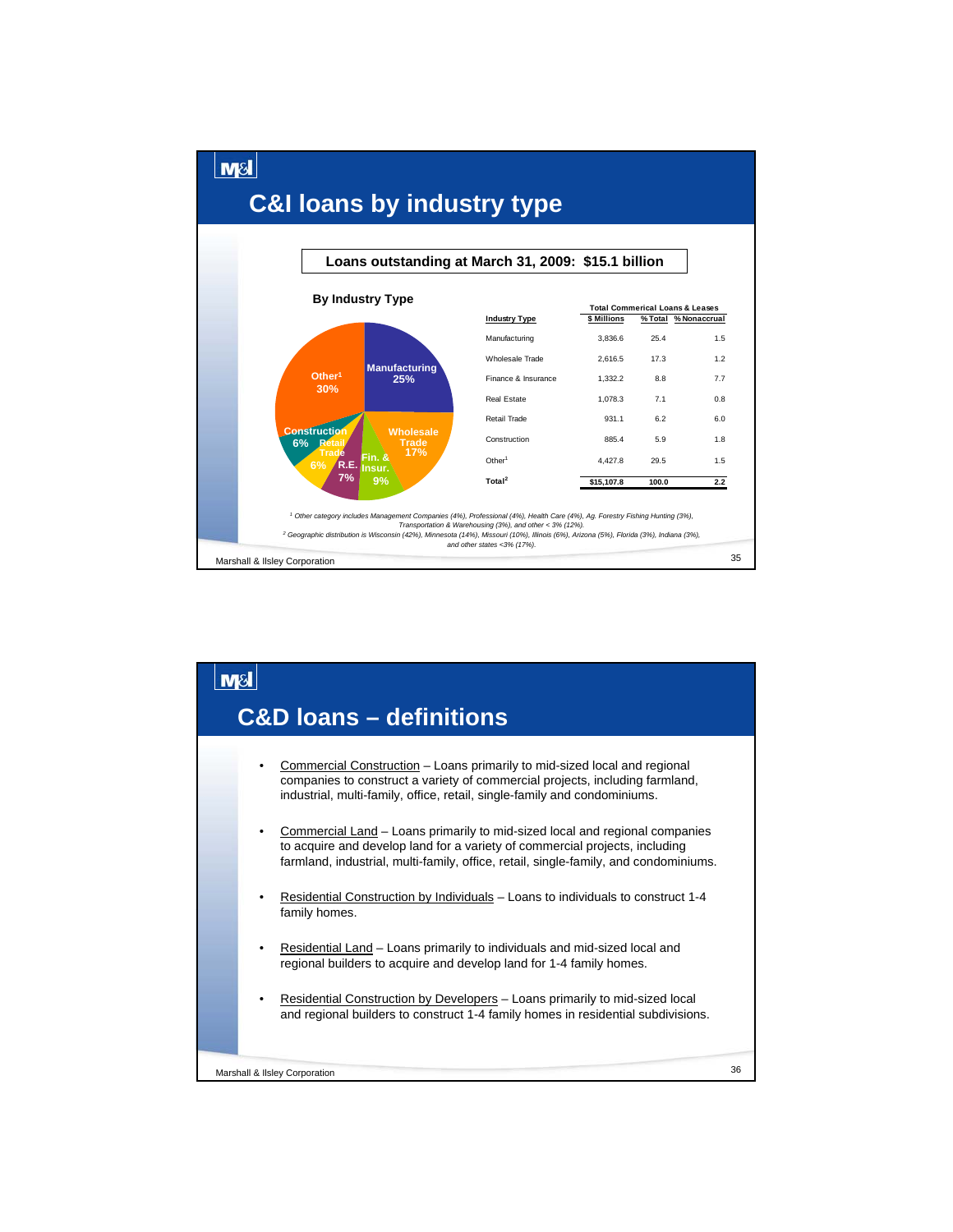